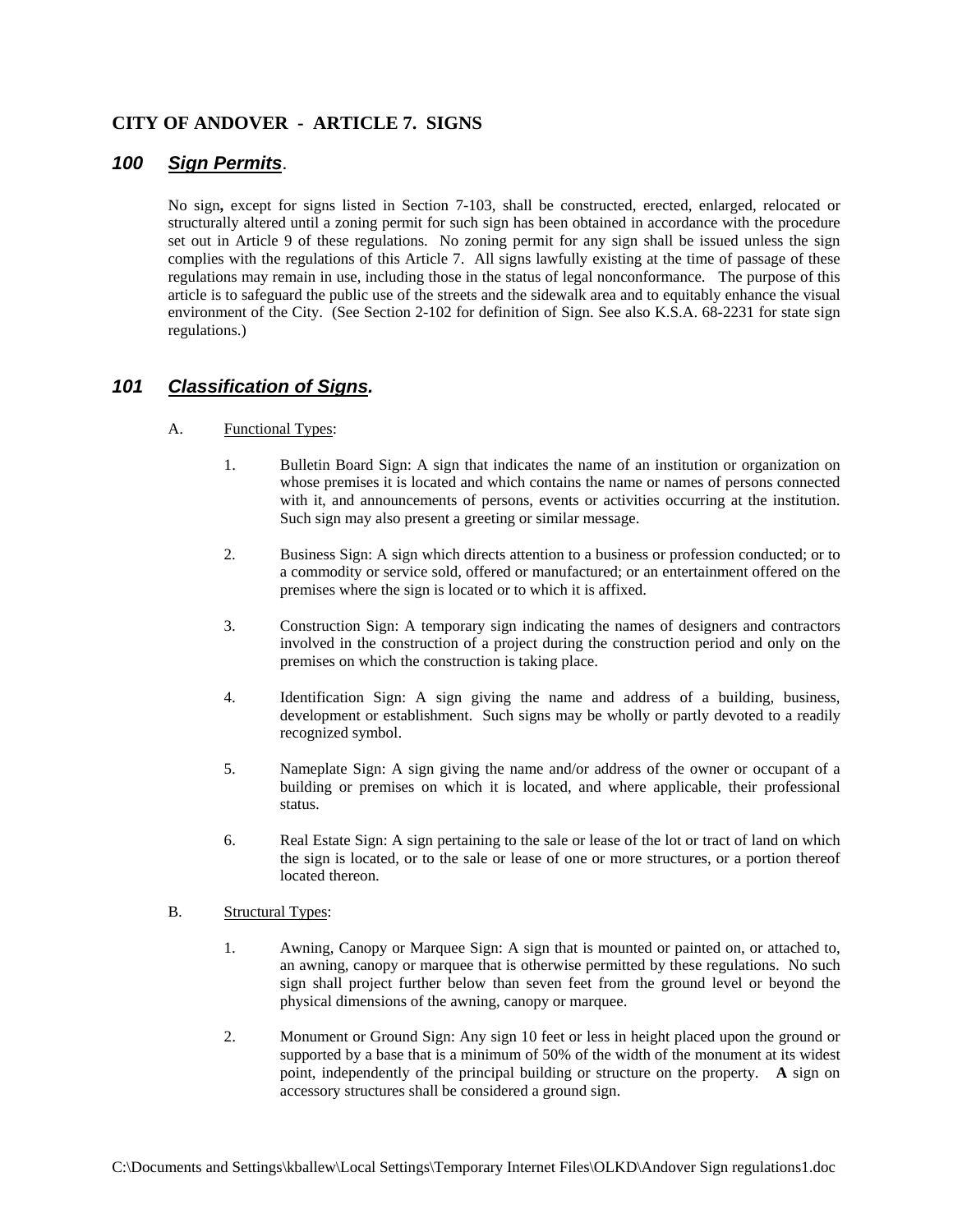- 3. Pole Sign: A sign that is mounted on free-standing poles or pylon, the bottom edge of which sign is seven feet or more above ground level.
- 4. Projecting Sign: A sign that is wholly or partly dependent upon a building for support and which projects more than 12 inches from such building.
- 5. Temporary Sign: A sign in the form of a banner, pennant, valance or advertising display constructed of fabric, card board, wall-board or other light weight materials, with or without a frame, intended for temporary display of not more than 30 days, four times per calendar year.
	- a. Use of a vehicle for a sign or sign support. It shall be prohibited to park or use a vehicle in such a way as to function as a sign, defined to include the parking of any vehicle, trailer or similar movable structure containing or supporting any signage with the exception of:
		- (1) Vehicles actively involved in construction on or the serving of the site;
		- (2) Vehicles delivering products to the site in designated loading areas;
		- (3) Vehicles parked in designated truck parking areas of business park districts that have been screened from or are not generally visible from the public right of way; or
		- (4) Passenger vehicles, pick-up trucks and vans of a size that can fit fully within a standard parking space, containing signs painted on or permanently affixed on the doors or integral side body panels that do not exceed 16 square feet in area.
- 6. Wall Sign: A sign fastened to or painted on a wall of a building or structure in such a manner that the wall becomes merely the supporting structure or forms the background surface, and which does not project more than 12 inches from such building.

# *102 General Standards*

- A. Gross Surface Area of Sign. The entire area within a single continuous perimeter enclosing the extreme limits of such sign, and in no case passing through or between any adjacent elements of same. Such perimeter shall not include any structural elements lying outside the limits of such sign and which do not form an integral part of the display. When two or more signs are located on a zoning lot, the gross surface area of all signs on the lot shall not exceed the maximum gross surface per street frontage set by the applicable district regulations, except as is provided by Section 7-102B.
- B. Corner and Through Lots. On corner and through lots, each lot line that abuts a street or highway shall be considered a separate street frontage. On corner and through lots, restrictions that are phased in terms of "signs per zoning lot" shall be deemed to permit the allowable number of signs facing each street or highway that abuts the lot.
- C. Height of Sign. The maximum height of signs shall be measured from ground level at the base of or below the sign to the highest element of the sign and shall be determined for purposes of Article 7 as independent from the maximum structure height for zoning districts.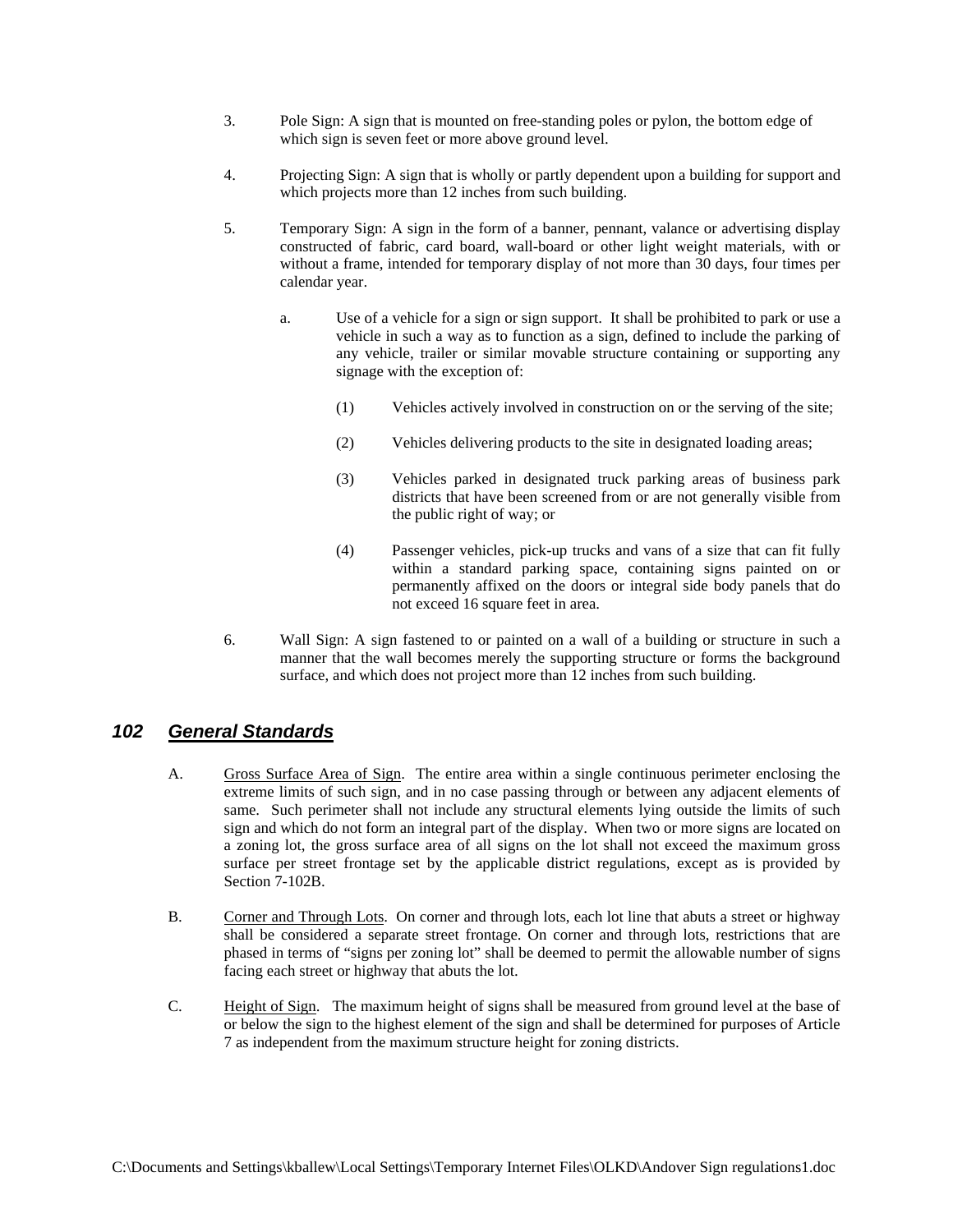- D. Building and Electrical Codes Applicable. All signs must conform to the structural design standards of any applicable building code. Wiring of all electrical signs must conform to any applicable electrical code.
- E. Illuminated Signs. Signs shall be shaded wherever necessary to avoid casting bright light upon property located in any residential district or upon any public street or park. Any brightly illuminated sign located on a lot adjacent to or across the street from any residential district, which is not otherwise shaded and visible from such residential district, shall not be illuminated between the hours of 11 P.M. and 7 A.M. Any accessory external lighting fixtures attached to a sign shall maintain a clearance of nine feet to the grade directly below the fixture.
- F. Flashing or Moving Signs. No flashing signs, rotating or moving signs, animated signs, signs with moving lights or signs which create the illusion of movement shall be permitted in any residential district. **A** sign whereon the current time and/or temperature is indicated by intermittent lighting shall not be deemed to be a flashing sign if the lighting changes are limited to the numerals indicating the time and/or temperature.
- G. Clearance for Projecting Awning, Canopy, or Marquee Signs. All awning, canopy, or marquee signs shall maintain a clearance of at least seven feet to the grade directly below the sign.
- H. Accessway or Window. No sign shall block any accessway or window required by any applicable building, housing, fire or other codes or regulations.
- I. Signs on Trees or Utility Poles. No private sign shall be attached to a tree or utility pole whether on public or private property.
- J. Traffic Safety.
	- 1. No sign shall be maintained at any location where by reason of its position, size, shape or color; it may obstruct, impair, obscure, interfere with the view of, or be confused with; any traffic control sign, signal or device; or where it may interfere with, mislead or confuse traffic.
	- 2. No sign shall be located in any vision triangle as defined in Section 2-102, except official traffic signs and signs mounted eight feet or more above the ground whose supports, not exceeding two, do not exceed 12 inches at the widest dimension and, thus, do not constitute an obstruction.
- K. Location. No sign or structure thereof shall be permitted on a public right-of-way or public easement, except:
	- 1. As a conditional use granted by the Board of Zoning Appeals for signs otherwise permitted in a district; or
	- 2. As a use permitted by the Governing Body for public informational or directional purposes of.
	- 3. Any unauthorized sign placed on public property, including the public street right-ofway, is declared to be a public nuisance and be the cause of its removal and impoundment without notice. If not redeemed within 30 days by the owner paying a service charge of \$20, the City may dispose of the sign in any manner deemed appropriate. The Zoning Administrator may revoke the permit for any sign deemed to be in violation of this Section, i.e., 7-102L, or of any condition on which the permit was based and order its removal within a reasonable period consistent with public safety.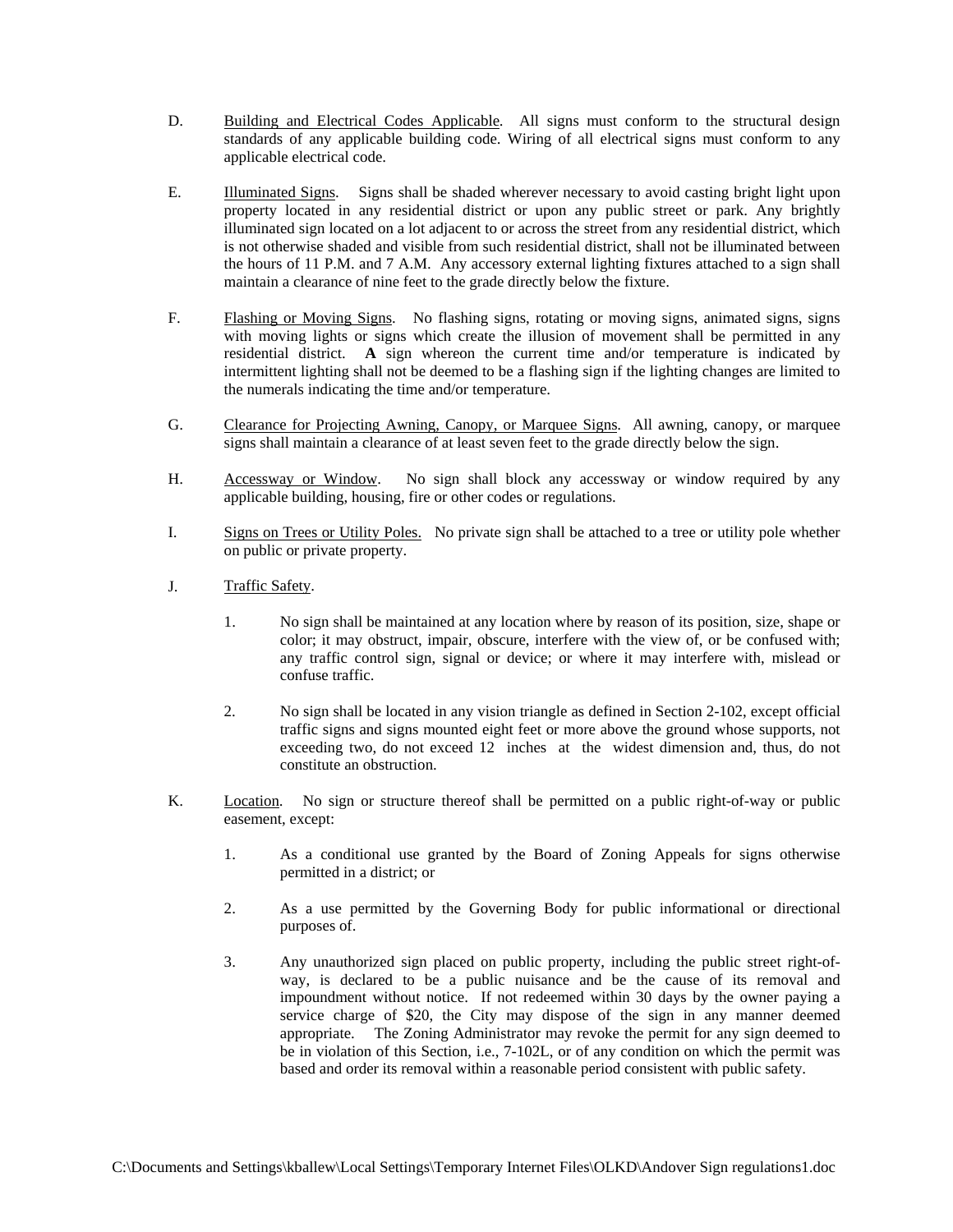- L. Damaged or Unsafe Signs. The Zoning Administrator shall require the immediate repair or removal of any conforming or nonconforming sign or sign structure which has been damaged or deteriorated so as to become a public hazard. Such a sign or sign structure may be restored to its original condition without obtaining a zoning permit, unless the sign is replaced and, thus, must conform to the current regulations.
- M. Setback for Pole Signs. All pole signs shall be separated from residential property a distance measured in feet equal to the gross surface area of the sign measured in square feet.
- N. Prohibited Signs. Off-site advertising and portable signs are prohibited in an effort to preserve the visual appearance of the City, and promote traffic safety.
- O. Amortization of Portable Signs. Any portable sign legally in existence on the effective date of this amendment to the Zoning Regulations shall be allowed to remain at the same location for a period of one year as a legal nonconforming use in a effort to amortize the cost of the sign at that location. Upon expiration of one year from the effective date of said amendment any portable sign remaining shall be declared unauthorized, and become subject to the provisions of Article 7, Section 102 K.3.
- P. Off Premises Real Estate Signs. Notwithstanding the provisions of Section 7-102N and, to temporarily provide additional visibility for new real estate developments within the City but not located along major traffic routes, the Board of Zoning Appeals may consider an application for a conditional use to allow off premises real estate signs in any zoning district. If approved, such real estate signs shall otherwise comply with the provisions for real estate signs of the district in which it is located.
- Q. Temporary Fireworks Signs. In order to allow accessory signage for temporary fireworks sales locations, the following standards shall apply:
	- 1. Structural Types Permitted: One of each structural type of sign shall be permitted, excluding permitted permanent signs.
	- 2. Maximum Gross Surface Area: One square foot of sign area for each one lineal foot of arterial street or U. S. Highway 54 frontage or four hundred square feet, whichever is lesser.
	- 3. Required Setback: All temporary firework signs not otherwise affixed to the fireworks sales structure shall be separated from any principal residential building by one foot for every one square foot of sign surface area or one hundred feet, whichever is the lesser.
	- 4. Maximum Height: 25 feet when adjacent to an arterial street, 35 feet when adjacent to U.S. Highway 54.
	- 5. Time Restrictions: Temporary firework sign permits issued accessory to temporary fireworks sales locations shall be limited to three days prior to, and three days past the duration of the fireworks sales temporary use permit. Upon the expiration of the temporary sign permit, all of the elements of the sign, including the any temporary support structure shall be removed.

# *103 Exemptions*

A. The following signs shall be exempt from the requirements of this Article: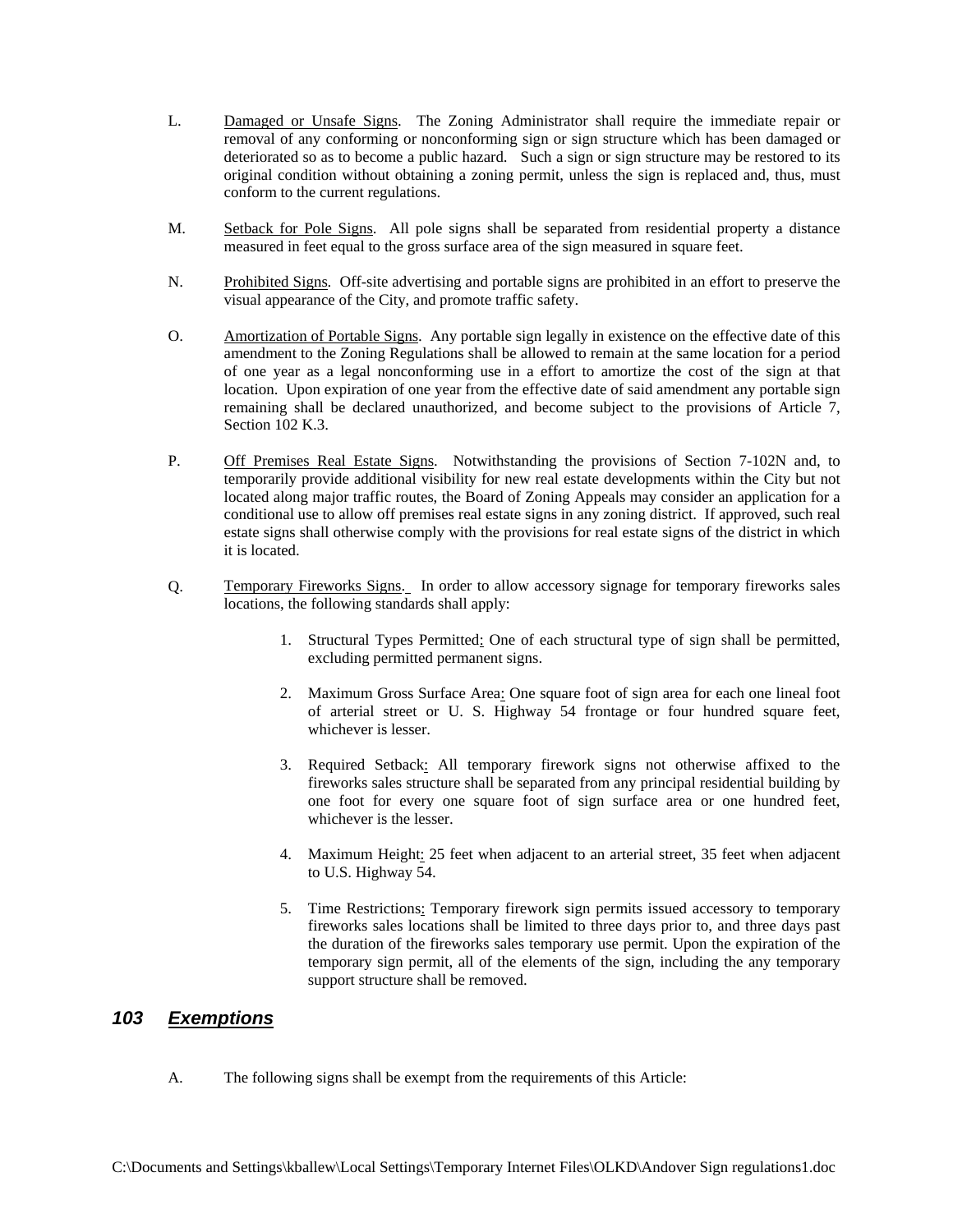- 1. Signs of a duly constituted governmental body, including traffic or similar regulatory devices, legal notices, warnings at railroad crossings, and other instructional or regulatory signs having to do with health, hazards, parking, swimming, dumping, etc.
- 2. Flags or emblems of a government or of a political, civic, philanthropic, educational or religious organizations, when displayed on private property.
- 3. Small signs, not exceeding five square feet in area, displayed on private property for the convenience of the public, including signs to identify entrance and exit drives, parking areas, one-way drives, rest rooms, freight entrances and the like.
- 4. Address numerals and other signs required to be maintained by law, rule or regulation; provided, that the content and size of a sign does not exceed such requirements.
- 5. Garage sale signs, not exceeding four square feet in gross surface area, except for the restrictions in Section 7-102K.
- 6. Memorial signs which are displayed on private property.
- 7. Scoreboards in athletic fields or stadiums.
- 8. Political campaign signs, not exceeding six square feet in gross surface area, which are displayed on private property and not otherwise in the public right-of-way. Such signs must be removed 48 hours after a candidate is elected to office or is eliminated from further participation in the election as a candidate, with similar provisions for bond issues and other ballot issues. Such signs may also be displayed as advertising signs where permitted by Section 7-104. .
- 9. Ideological signs such as may pertain to religious or political expressions or personal beliefs when located on private property of the proponent and not otherwise in a public right-of-way, a sight obstruction in a vision triangle or on public property or structures such as utility poles.
- B. The following signs are exempt from the zoning permit requirements of Section 7-100, but shall comply with all of the other regulations imposed by this Article:
	- 1. Nameplate signs not exceeding two square feet in gross surface area accessory to a residential building, including all types of manufactured and mobile homes.
	- 2. Identification signs not exceeding 24 square feet in gross surface area accessory to a multiple-family dwelling.
	- 3. Bulletin board signs not exceeding 24 square feet in gross surface area accessory to a church, school or public or non-profit institution.
	- 4. Business signs when located on property used for agricultural purposes and pertaining to the sale of agricultural products produced on the premises.
	- 5. Real estate signs not exceeding six square feet in gross surface area and which pertain to the sale or lease of the lot or tract or structure on which the sign is located, except for the provision of Section 7-102K. Commercial property real estate signs not to exceed 32 square feet gross surface area.
	- 6. Temporary signs which do not exceed six square feet in gross surface area.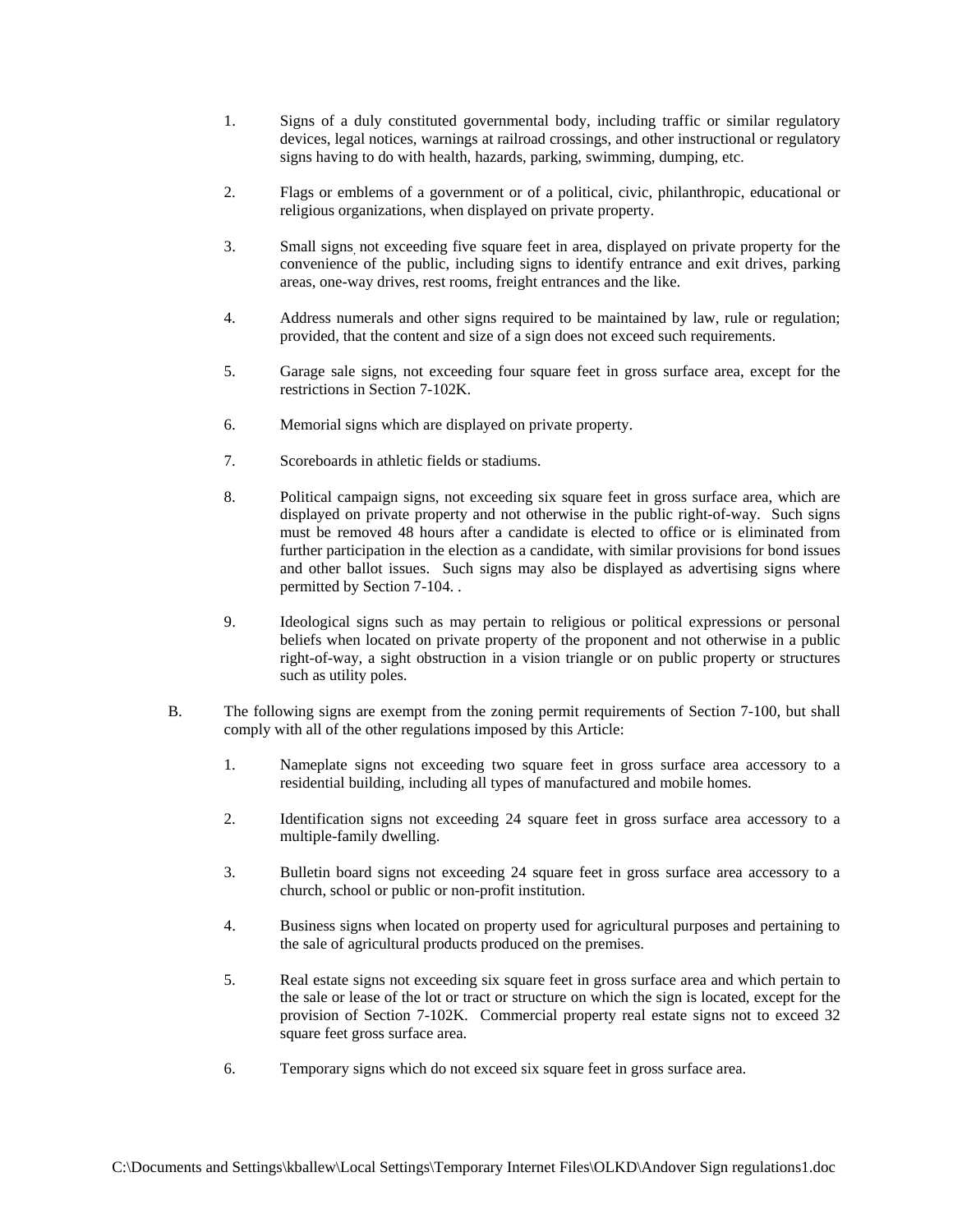# *104 District Regulations*

- A. R-1, R-2, R-3, R-4, R-5 and R-6 Residential Districts and MH-1 and MH-2 Manufactured Home Districts.
	- 1. Functional Types Permitted:
		- a. Bulletin board signs.
		- b. Business signs pertaining to home occupations, but only in the R-1, R-2 and MH-2 District.
		- c. Construction signs.
		- d. Identification signs.
		- e. Nameplate signs.
		- f. Real estate signs.
	- 2. Structural Types Permitted:
		- a. Ground signs.
		- b. Pole signs.
		- c. Wall signs.
		- d. Business signs pertaining to home occupations shall be affixed flush to the wall of a building.
		- e. Temporary signs limited to those attached to the face of the principal structure, a permanent fence, or screening wall.
	- 3. Number of Signs Permitted: One of each functional type per zoning lot.
	- 4. Maximum Gross Surface Area.
		- a. Bulletin board and identification signs: 16 square feet in all residential districts, but 40 square feet is permitted in the R-4 District and for churches or public institutions in all residential districts.
		- b. Business signs pertaining to a home occupation only: Two square feet or the minimum required by State statutes.
		- c. Construction signs: 32 square feet.
		- d. Nameplate signs: Two square feet.
		- e. Real estate signs: Six square feet per lot; provided, that one sign not more than 100 square feet in area announcing the sale of lots and/or houses in a subdivision may be located on such development. Such sign shall be removed when 75% of the lots in the subdivision have been sold.
		- f. Entry Monument: One per phase of development, or arterial or collector street entrance to a development. Limited to 10 feet maximum height, two square feet of gross surface area per lot or dwelling unit for sale or lease included in such development, but not to exceed 100 square feet maximum area, including the structure.. Limited to ground lighting only.
		- g. Wall signs shall be limited to 5% of the area of the wall area on which they are located.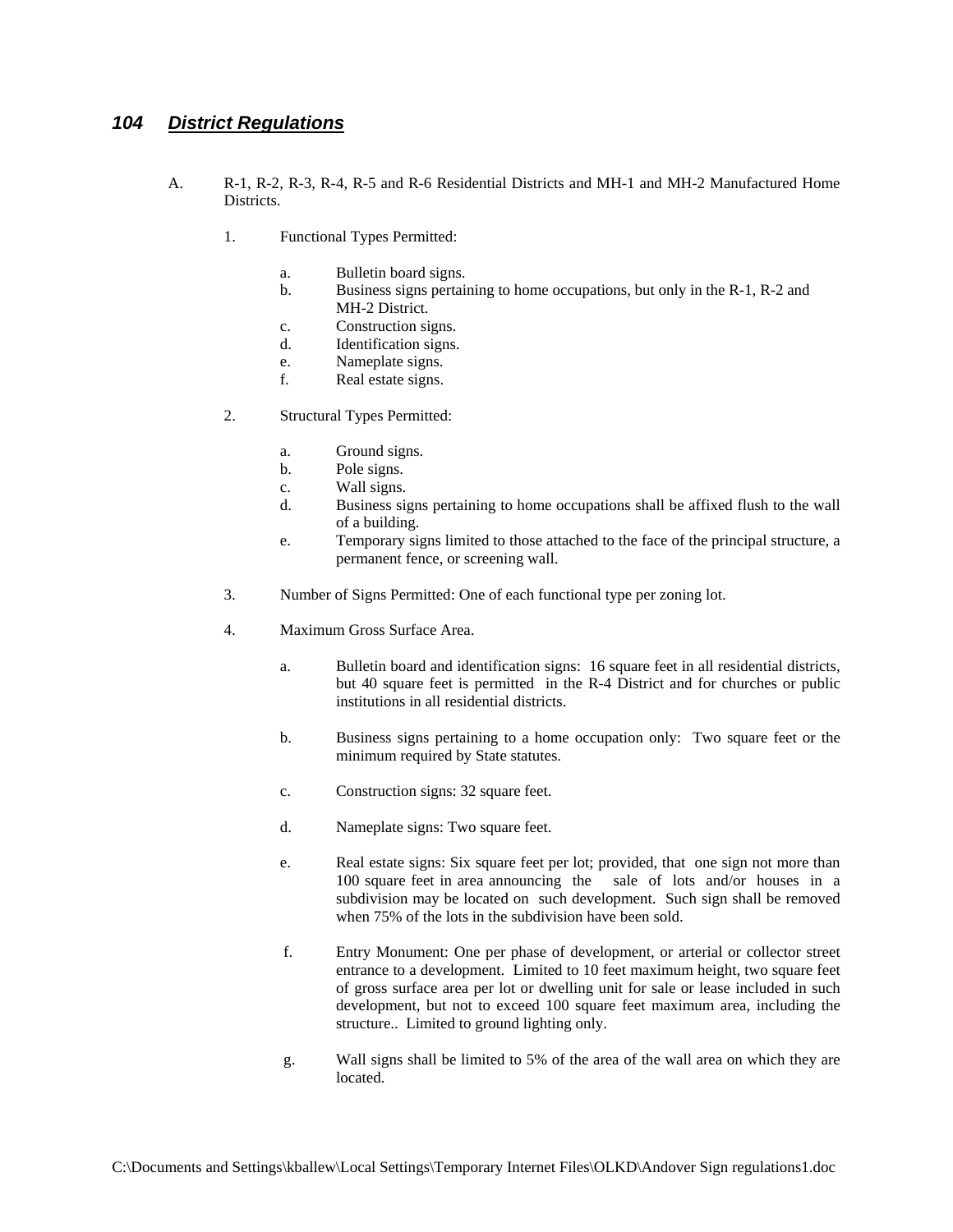- h. Temporary signs: 21 square feet.
- 5. Maximum Height: 15 feet; provided, that signs associated with one and two-family dwellings and all types of manufactured and mobile homes shall not be located at a height greater than eight feet above ground floor elevation.
- 6. Required Setback: 15 feet from the front line, except temporary real estate and garage sale signs, and none from the side yard setbacks.
- 7. Illumination: No sign shall be illuminated, except that entry monument, bulletin board, and identification signs may be indirectly illuminated with incandescent or fluorescent light.
- B. B-1 Office Business and B-2 Neighborhood Business Districts.
	- 1. Functional Types Permitted: Any type listed in Section 7-l0lA,
	- 2. Structural Types Permitted: Any type listed in Section7-101B, except projecting signs.
	- 3. Number of Signs permitted:
		- a. Monument, ground and pole signs: One of each functional type per zoning lot.
		- b. Other structural types permitted: Limited to one of any of the other structure types.
	- 4. Maximum Gross Surface Area: One square foot of sign area for each one foot lineal of street frontage or One Hundred square foot maximum area, whichever is the lesser. Wall signs shall be limited to 5% of the area of the wall on which they are located.
	- 5. Maximum Height: 10 feet, except when adjacent to an arterial street within 200 feet of an intersection of two arterial streets, then 20 feet.
	- 6 Required Setback: No minimum required.
	- 7. Illumination: Illuminated signs shall be permitted.
- C. B-3, B-4 and B-6 Business Districts.
	- 1. Functional Types permitted: Any type listed in Section 7-l0lA.
	- 2. Structural Types Permitted: Any type listed in Section 7-101B.
	- 3. Number of Signs Permitted:
		- a. Ground, monument or pole signs: One of each functional type per zoning lot, except that each freestanding principal building which is part of an integrated shopping center may also have a ground, monument or pole sign and/or complexes with over 300 feet of frontage will be allowed one additional free standing sign for each additional 300 feet or portion thereof.
		- b. Other structural types permitted: Limited to one of any of the other structural types per business establishment.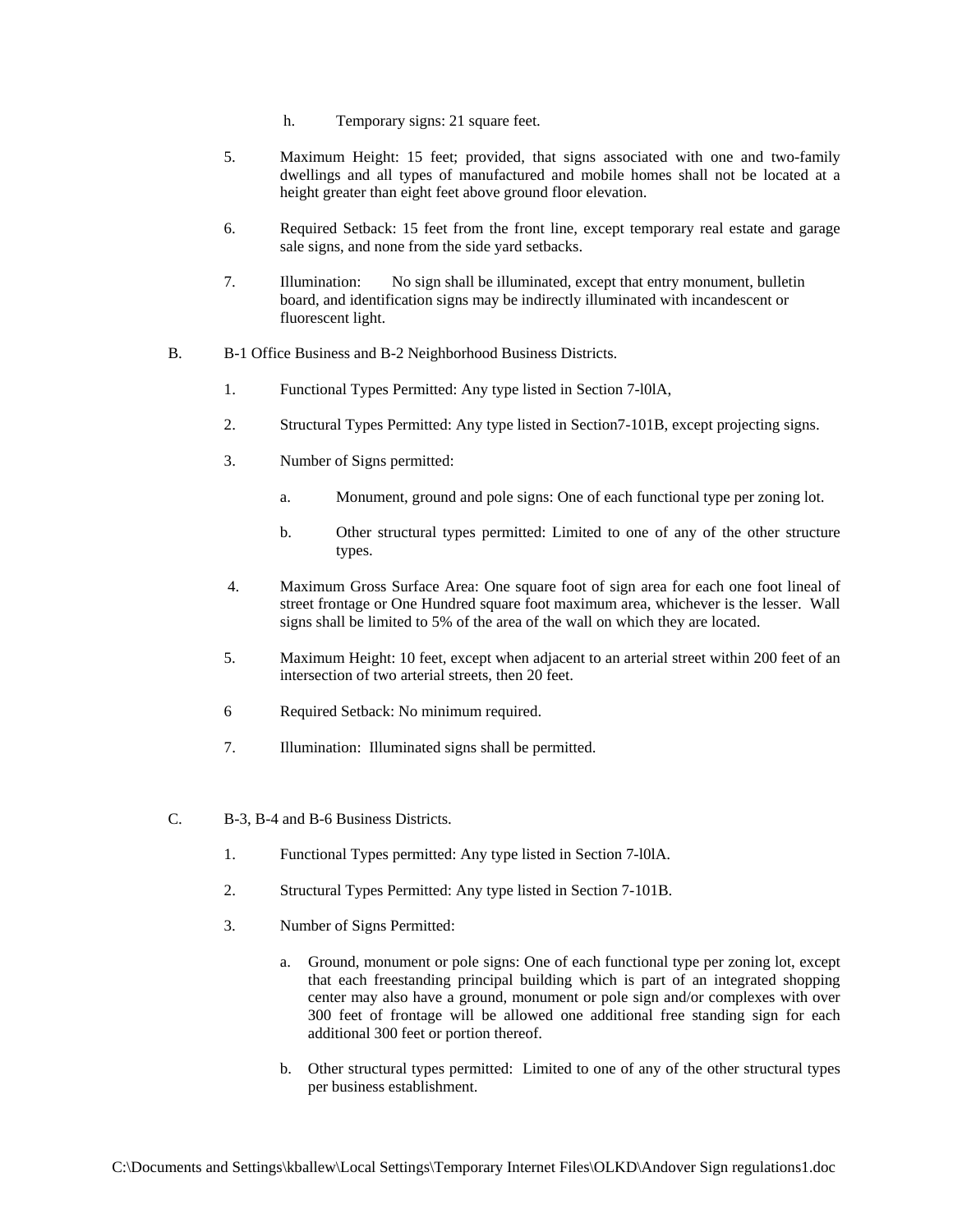- 4. Maximum Gross Surface Area: One square foot of sign area per one lineal foot of street frontage; provided, no single sign shall exceed 150 square feet , except when adjacent to an arterial street within 500 feet of the intersection of an arterial street and a highway, or adjacent to a highway, then 200 square feet. Wall signs shall be limited to 5% of the wall area on which they are located.
- 5. Maximum Height:
	- a. Twenty feet when adjacent to an arterial street with 200 feet of the intersection of two arterial streets.
	- b. Thirty-five feet when adjacent to a highway, or adjacent to an arterial street within 500 feet of the intersection of an arterial street and a highway.
	- c. Ten feet at all other locations.
- 6. Required Setback: No minimum required.
- 7. Illumination: Illuminated signs shall be permitted.
- D. B-5 Highway Business District.
	- 1. Functional Types permitted: Any type listed in Section 7-l0lA.
	- 2. Structural Types Permitted: Any type listed in Section 7-101B.
	- 3. Number of Signs permitted: One of each structural type permitted except that complexes with more than 500 feet of highway frontage may have two ground, monument, or pole signs, and a business with frontage also on an arterial or collector street may have one ground, monument, or pole sign per 300 feet of street frontage.
	- 4. Maximum Gross Surface Area: One square foot of sign area for each one lineal foot highway frontage, provided no single sign shall exceed a gross surface area of 400 square feet, except that one additional square foot of gross surface area shall be allowed for each one foot of set back from the front property line. In the instance a sign is located at the intersection of two streets, the additional square footage shall be based on the lesser of setback. Signs adjacent to an arterial or collector street within 500 feet of the intersection of the arterial or collector street and the highway will be limited to 200 square feet. Wall signs shall be limited to 5% of the wall area on which they are located.
	- 5. Maximum Height: 20 feet above the highest point of the principal structure or 40 feet above the average ground level, whichever is less.
	- 6. Required Setback: No minimum required.
	- 7. Illumination: Illuminated signs shall be permitted.
- E. I-1 Industrial District.
	- 1. Functional Types Permitted: Any types listed in Section 7-l0lA,
	- 2. Structural Types Permitted: Any types listed in Section 7-l01B, except pole signs.
	- 3. Number of Signs Permitted. One of each structural type except that complex with frontage on more than one street may have one group or monument.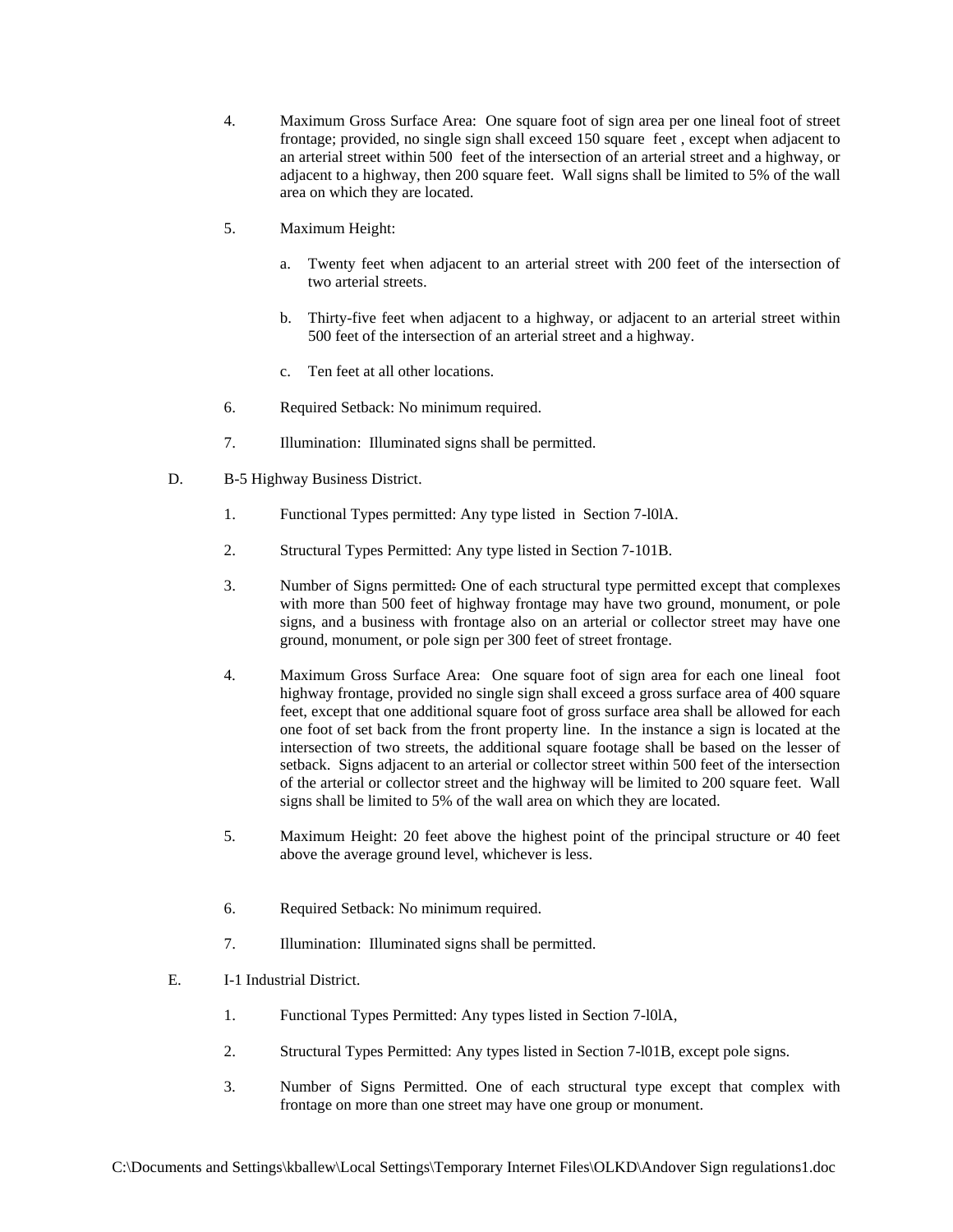- 4. Maximum Gross Surface Area: One square foot of sign area for each one foot lineal street frontage, provided no single sign shall exceed a gross surface area of 200 square feet.
- 5. Maximum Height: 10 feet. Awning, canopy, marquee, and projecting signs shall be limited to the height of the building.
- 6. Required Setback: No minimum required.
- 7. Illumination: Illuminated signs shall be permitted.
- F. A-1 Agricultural Transition District.
	- 1. Functional Types Permitted:
		- a. Bulletin board signs.
		- b. Business signs, pertaining to agricultural products on the premises, home occupations and other businesses.
		- c. Construction signs.
		- d. Identification signs.
		- e. Nameplate signs.
		- f. Real estate signs.
	- 2. Structural Types Permitted:
		- a. Ground or monument signs.
		- b. Pole signs.
		- c. Wall signs.
	- 3. Number of Signs Permitted:
		- a. One of each functional type per zoning lot.
	- 4. Maximum Gross Surface Area:
		- a. Advertising signs: 200 square feet.
		- b. Bulletin board signs: 40 square feet.
		- c. Business signs: Home occupations 4 square feet or the minimum required by state statutes; agricultural, 20 square feet; and other permitted businesses, 100 square feet.
		- d. (d) Construction signs: 20 square feet.
		- e. (e) Identification signs: 15 square feet.
		- f. (f) Nameplate signs: 2 square feet.